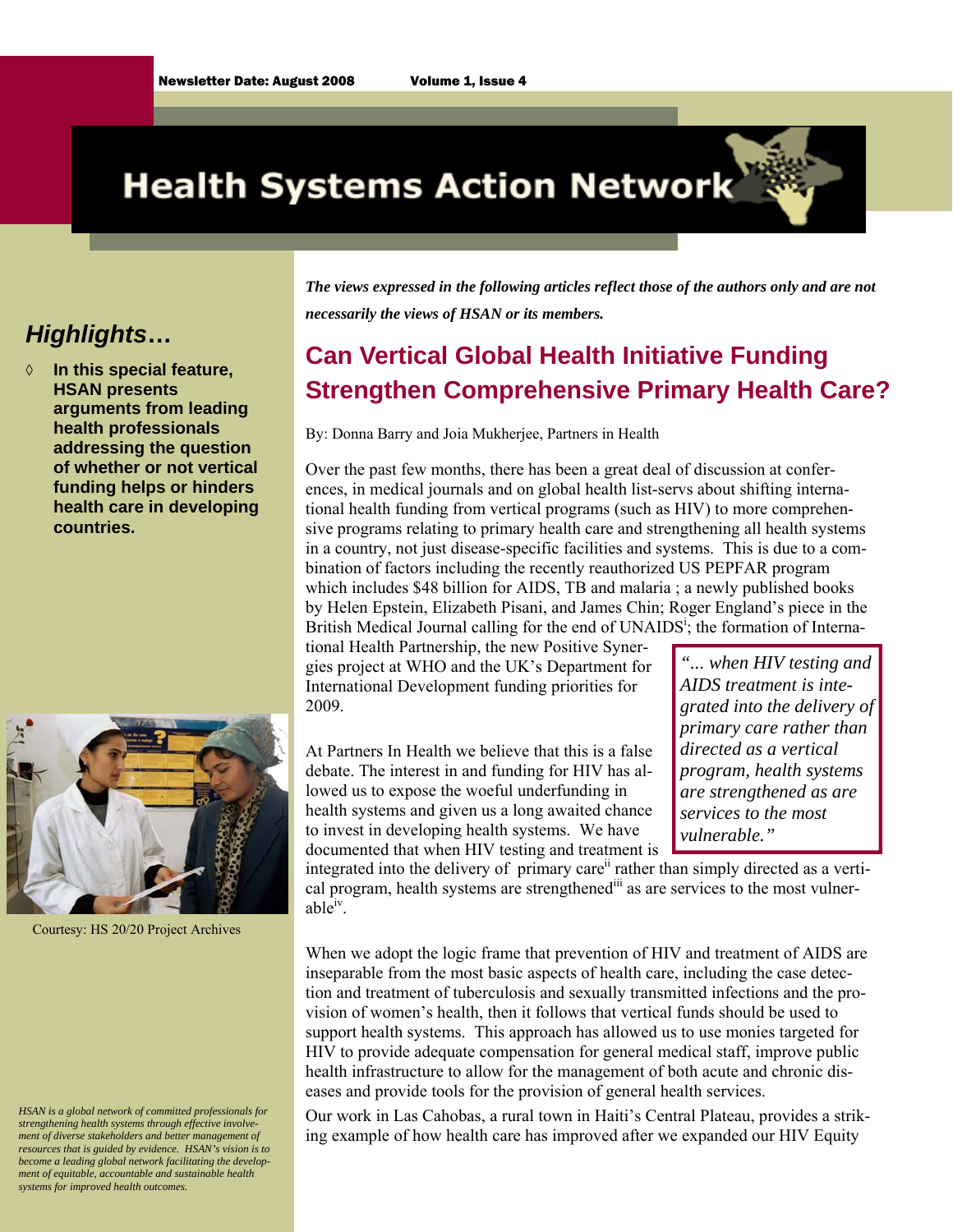Initiative in 2003. HIV counseling and testing visits which were not available before 2003, jumped to 2,000 tests per month during the first year of the project<sup>y</sup>. After scaling up care in 2003, over 200 patients were on TB treatment (DOTS) after the first 14 months, as opposed to the nine cases that were detected the previous year<sup>y</sup>. Prenatal visits increased from less than 100 per month to over 500 per month in the first year and patient visits in general went from approximately 500 per month to over 6,000.

In Haiti's Central Plateau we performed more than 76,000 HIV tests in 2007 and currently have 3,500 patients on AIDS treatment. In addition, from January 2006 to September 2007, over 65,000 prenatal visits were completed, 4,200 institutional births were attended, 301 Caesarian sections were performed at our hospitals, and nearly 40,000 women were using hormonal contraception. Reproductive health and obstetric care constitute just one of many other health interventions that can be strengthened by improved health systems that are boosted with vertical funds.

On the eve of the  $30<sup>th</sup>$  anniversary of the Alma Ata Declaration, it is good to see all the renewed attention to strengthening primary health care and health systems. What is worrisome however, are those who call to reduce funding for vertical programs, rather than increasing funding for these programs in addition to calling for more funding to help integrate them into an overall comprehensive health system and strengthen the public health system itself.

#### **Donna Barry is PIH's Advocacy and Policy Director. Joia Mukherjee is PIH's Chief Medical Officer.** ■

<sup>i</sup> England, Roger. The writing is on the wall for UNAIDS. PERSONAL VIEW. *British Medical Journal*. 10 May 2008. 336;

ii Ivers LC, Freedberg KA, Mukherjee JS. Provider-initiated HIV testing in rural Haiti: low rate of missed opportunities for diagnosis of HIV in a primary care clinic. *AIDS Res Ther*. 2007; 4(1):28.

iii Mukherjee JS, Eustache E. Community health workers as a cornerstone for integrating HIV and primary healthcare. *AIDS Care.* 2007; 19 Suppl 1:S73- 82.

### **AIDS funding is not the answer to primary health care strengthening**

By: David Egilman, Global Health through Education, Training and Service (GHETS)

Quoting from Paul Farmer, Director of Partners in Health (PIH) "The influx of AIDS funding can indeed strangle primary care, distort public health budgets, and contribute to brain drain. But these untoward or "perverse" effects are not inevitable; they occur only when programs are poorly designed." We disagree in part with Farmer's statement. Vertical programs such as those run by PIH, which focus attention on preventing and treating a single disease, are harmful even when "successful", because they distract us from implementing programs that address the root causes of disease in under-developing countries. In Haiti, vertical HIV interventions have led to a perverse, counterproductive outcome. Haitians no longer fear contracting HIV; they see a positive test as the easiest – and often the sole path to survival. If they contract HIV, they get free health care, food and housing. No other disease, diagnosis, social program or policy guarantees these basic and essential services. While the PIH program has improved a variety of health indicators, as Laurie Garrett, the Council on Foreign Affairs, noted "during the … [2002-2006 period] Haiti actually went backward on every other health indicator" other than HIV.

Furthermore, a local model, no matter how effective, must be reproducible if it is going to be brought to scale. Keusch, noting this as a major problem with the PIH program in Haiti, was "struck by the fact that the nature of leadership, characterized by competence, commitment, compassion and charisma is not included among the lessons learned in Haiti. It is necessary to raise this, because in many, if not most, places attempting to replicate the success of the Haiti programs, the critical "Cs" will not be there and may be substituted by corruption, control, competition and condescension."

We agree that some intensive HIV interventions covering limited populations can and do improve general health. However, it is wrong to base policy prescriptions on non-scalable, exceptional cases. This is particularly true since vertical programs divert attention from more critical systemic issues that typify the public health crisis in Haiti and other under developing countries. We use the term "under developing" because as with Haiti,

v Ibid. vi Ibid.

iv Walton DA, Farmer PE, Lambert W, Léandre F, Koenig SP, Mukherjee JS. Integrated HIV prevention and care strengthens primary health care: lessons from rural Haiti. *Journal of Public Health Policy.* 2004;25(2):137-158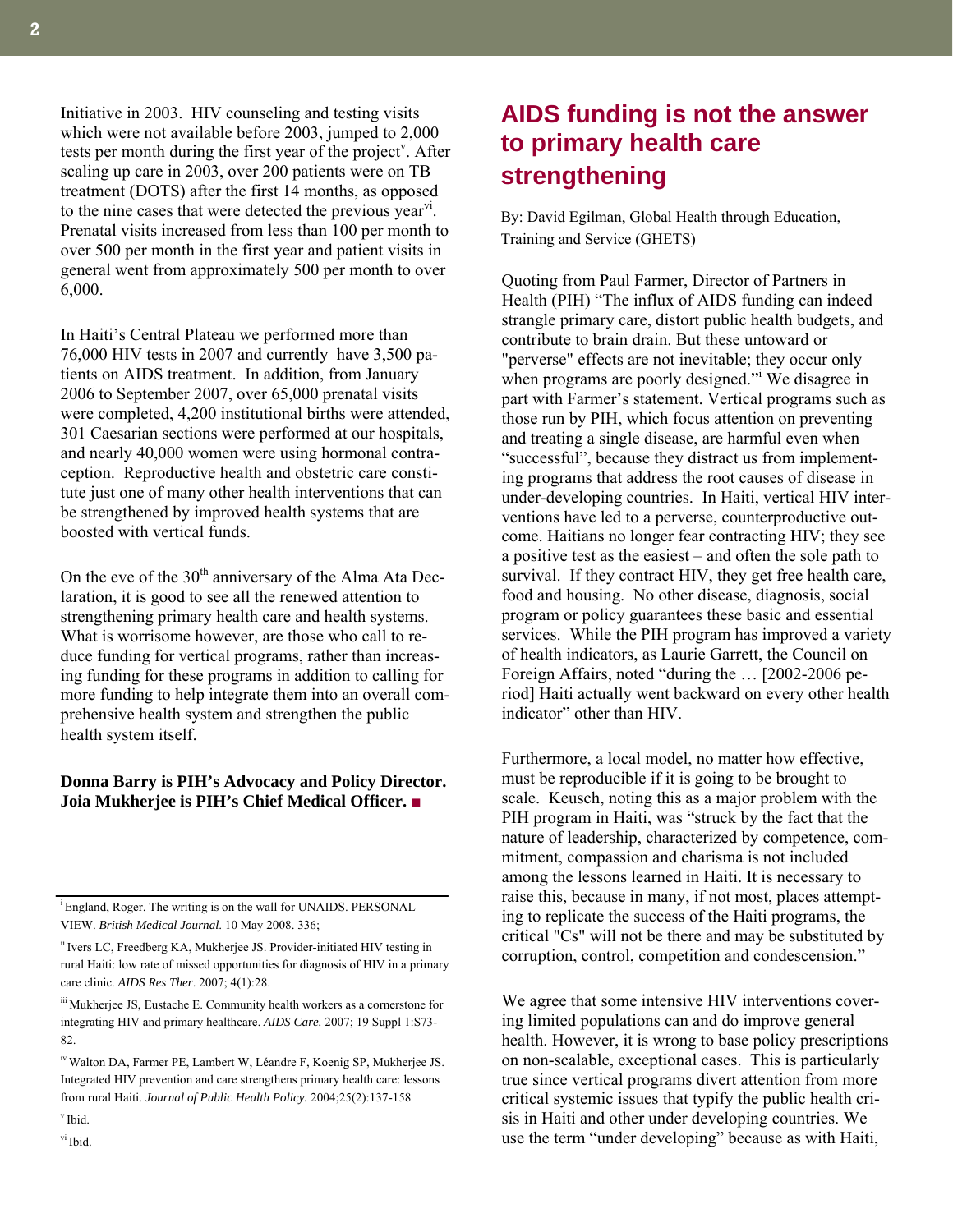most health indicators and economic conditions have gotten worse in Sub-Saharan Africa and similar locales in the past decade. For example, only 14% of Haitians have access to sanitation. As a result 22,000 children die annually before reaching the age of 5 (WHO 2006). Few, if any, of these deaths are related to HIV. Instead, they are caused by treatable and preventable illnesses such as pneumonia and diarrhea. For instance, only 31% of children under the age of 5 with symptoms of pneumonia saw an appropriate health care provider, and 19% of infant deaths were caused by diarrhea.<sup>iv</sup> Diarrhea related death is twice as common in children as AIDS or HIV and is easily preventable at low cost. $v$ 

Solutions to these problems can be found through horizontal interventions, which focus on treating and preventing all illnesses present, rather than a single disease. Horizontal interventions directly concentrate on these types of problems because horizontal approaches are holistic and are driven by community-professional partnerships that set priorities that maximize the impact of limited resources.

The most unexpected adverse consequence of vertical programs is their impact on the way we think about the underlying social and economic causes of disease. Vertical programs force us to focus on viruses and bacteria, while at the same time diverting our attention from the social and economic injustices that are the real disease vectors in under developed countries. Vertical programs, proposed narrow, medical-technical interventions to specific diseases. They prevent us from even conceiving of ways to get at the root causes – inequality and social injustice. Instead, we should focus on community oriented primary care programs (COPC) – horizontal programs that call for interventions and methods. Program such as these tackle the underlying causes of disease, both in form – by mobilizing communities – and in substance.

As Gish noted, "Alma-Ata affirmed health as a human right and sought to have interventions focus on the underlying social, economic and political causes of disease and illness as well as for comprehensive health care. This project was intended to support a larger struggle by the marginalized for their well being and their rights. The emphasis on addressing the root causes of poor health and the efforts to put health in the hands of the people posed a threat to entrenched interests."vi Vertical programs do not do this. The entrenched interests (global capitalism), including much of the NGO and donor communities, recognized this political threat to

their power and to the world order. Halfdan Mahler, the head of WHO in 1978 and the architect of the Alma-Ata approach, recently explained the demise of the primary health care movement: "We were crushed by the IMF. The hammer that was used to crush us was the vertical intervention – 'selective primary care'."vii Vertical programs make it appear that we are "helping", while in fact we are undermining political interventions that deal with the underlying causes of disease. In this way, such programs violate the first rule of medicine - *primum non nocere*. Even if vertical programs improve indicators widely, they do not fundamentally change power relationships or the underlying social structures that are the ultimate cause of diseases.

Global health organizations that promote the vertical approach fear that demand for more viable primary care through horizontal funding will trigger a reduction of funding for vertical programs. Their unspoken "worry", however, is that informed donor communities will contribute money that serves the interest of the Haitian populace, rather than the interest of the NGOs and dogooders. PIH does not disagree in principal with horizontal funding for health care, yet, the assumption that funding is available to support an increase in both horizontal and vertical funding is merely a pipe dream and ignores the conditions on the ground. In 2005, 90% of health expenditures in Haiti were paid out of pocket, the bulk of which went to basic primary medicine (WHO). If organizations such as PIH continue to insist on vertical funding, they will only exacerbate this problem by misallocating scarce resources and requiring more Haitians to pay for their basic health care out of empty pockets.

#### **David Egilman MD, MPH is the President of Global Health through Education, Training and Service (GHETS), a professor of community health at Brown Medical School and a physician.** ■

<sup>i</sup> Paul Farmer, From "Marvelous Momentum" to Health Care for All, January 23, 2007.<br><sup>ii</sup> Laurie Garrett, The Challenge of Global Health, January 23, 2007.

iii Commentary: Spreading Effective AIDS Care in Poor Countries, Thoughts on the Partners-in-Health/Zanmi Lasante Experience in Haiti, Gerald T. Keusch, Journal of Public Health Policy, Vol.25, No.2 (2004), pp. 159-161.

vi UNICEF, http://www.unicef.org/infobycountry/haiti\_statistics.html, Accessed June 23, 2008.

v World Health Organization, http://www.who.int/countries/hti/en/, Accessed June 23, 2008

vi Gish, O., in Sickness and Wealth: The Corporate Assault on Global Health, edited by Meredith Fort, Mary Anne Mercer, and Oscar Gish (South End Press, 2004)

<sup>vii</sup> Cueto, M. The Origins of Primary Health Care and Selective Primary Health Care. Am J Public Health. 2004 Nov. 94 (11): 1864-74.